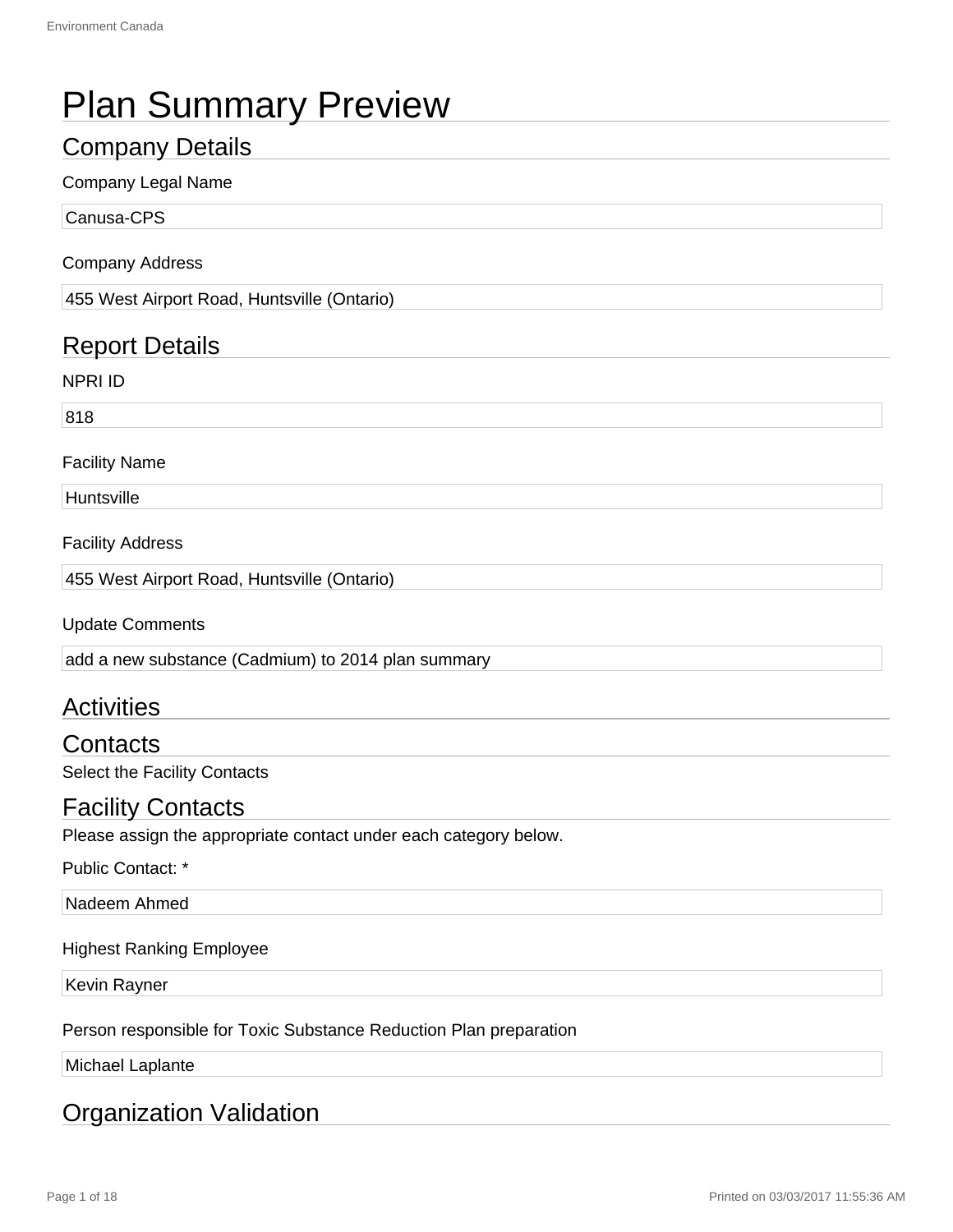# Company and Parent Company Information

| <b>Company Details</b>             |                          |  |
|------------------------------------|--------------------------|--|
| Company Legal Name: *              | Canusa-CPS               |  |
| Company Trade Name: *              | Canusa                   |  |
| <b>Business Number: *</b>          | 137510392                |  |
| <b>Mailing Address</b>             |                          |  |
| <b>Delivery Mode</b>               |                          |  |
| PO Box                             |                          |  |
| <b>Rural Route Number</b>          |                          |  |
| Address Line 1                     | 455 West Airport Road    |  |
| City *                             | Huntsville               |  |
| Province/Territory **              | Ontario                  |  |
| Postal Code: **                    | <b>P1H1Y7</b>            |  |
| <b>Physical Address</b>            |                          |  |
| Address Line 1                     | 455 West Airport Road    |  |
| City                               | Huntsville               |  |
| Province/Territory **              | Ontario                  |  |
| Postal Code **                     | P1H1Y7                   |  |
| <b>Additional Information</b>      |                          |  |
| <b>Land Survey Description</b>     |                          |  |
| National Topographical Description |                          |  |
| <b>Parent Companies</b>            |                          |  |
| Shawcor Ltd - DO NOT USE           |                          |  |
| Company Legal Name: *              | Shawcor Ltd - DO NOT USE |  |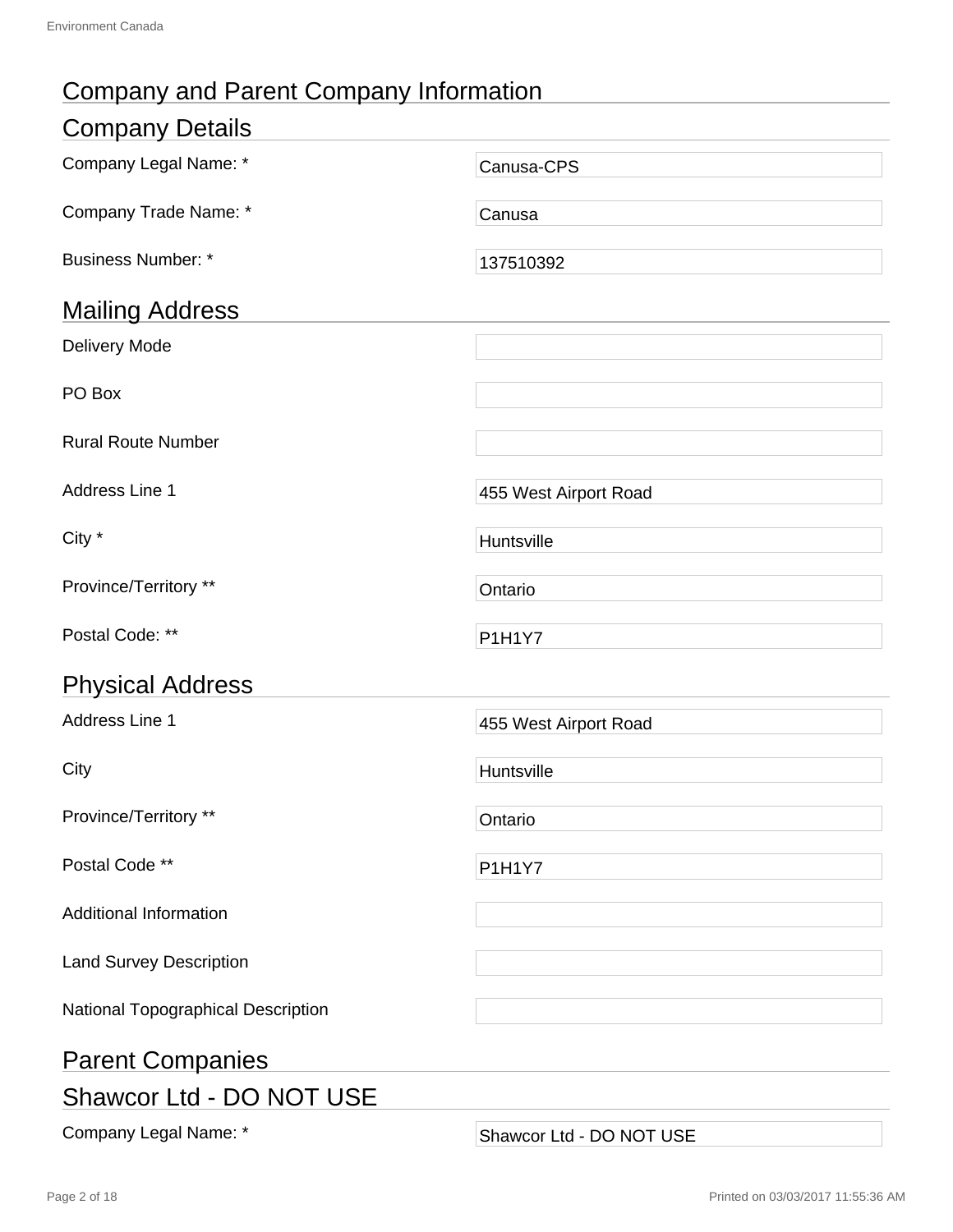| Percentage owned: *            | 100.00                  |
|--------------------------------|-------------------------|
| <b>Business Number: **</b>     | 137510392               |
| <b>Mailing Address</b>         |                         |
| Delivery Mode                  | <b>General Delivery</b> |
| PO Box                         |                         |
| <b>Rural Route Number</b>      |                         |
| Address Line 1                 | 25 - Bethridge Road     |
| City *                         | Toronto                 |
| Province/Territory **          | Ontario                 |
| Postal Code: **                | <b>M9W 1M7</b>          |
| Country *                      | Canada                  |
|                                |                         |
| <b>Physical Address</b>        |                         |
| Address Line 1                 | 25 Bethridge Road       |
| City                           | Toronto                 |
| Province/Territory **          | Ontario                 |
| Postal Code **                 | M9W1M7                  |
| Country                        | Canada                  |
| <b>Additional Information</b>  |                         |
| <b>Land Survey Description</b> |                         |

# Facility Validation

The information in this section was copied from the Single Window Information Manager (SWIM) at the time the plan summary was created. Please verify the information and update it where required. Please note that any changes made here will only be reflected in this plan summary. To ensure updates reflected in future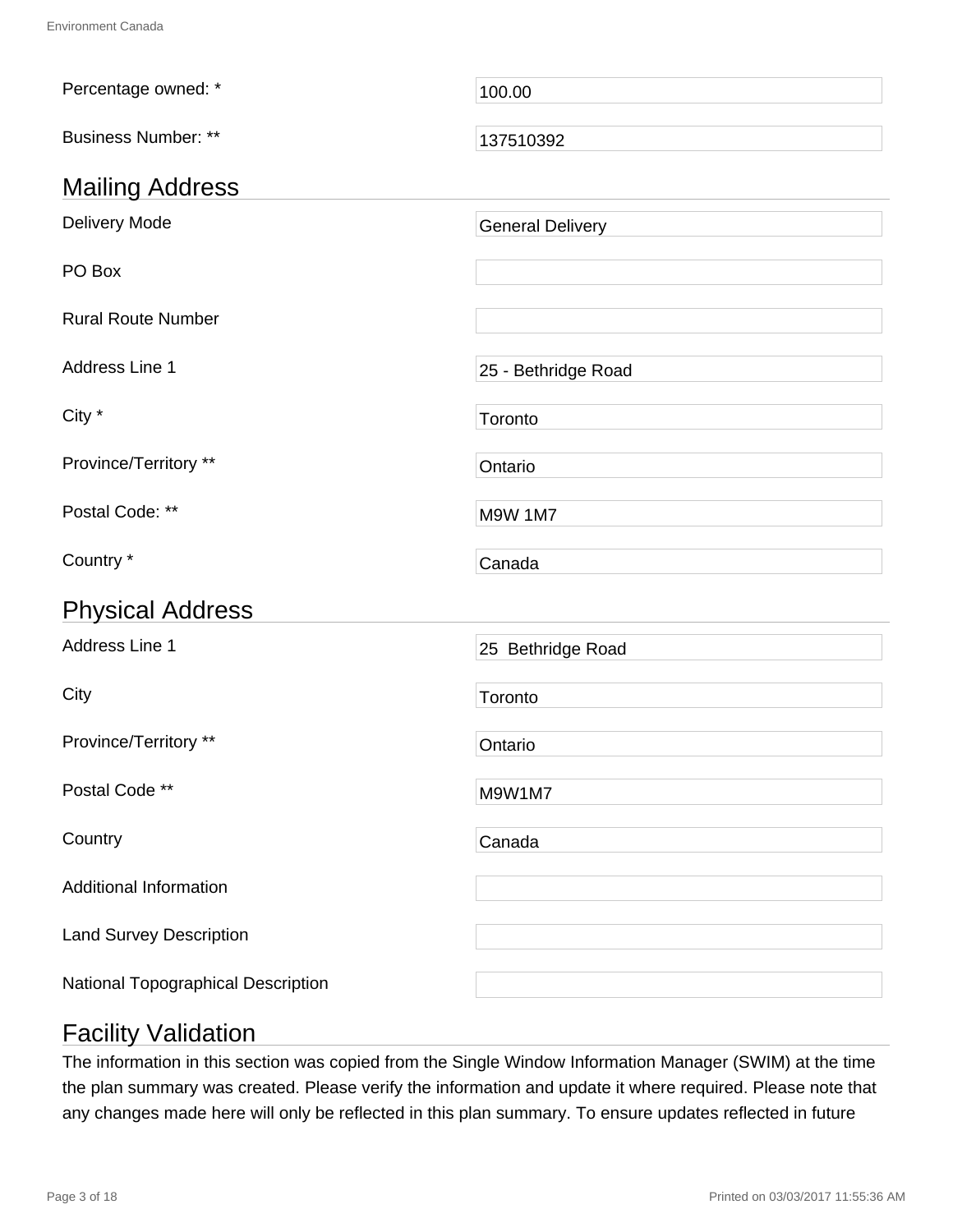reports, please ensure the information is updated in SWIM. After making updates in SWIM, return here and click the "Refresh" button to trigger a reload of the SWIM information. Please note all previously entered data will be modified.

# Facility Information

| Facility Name: *                   | Huntsville            |  |  |
|------------------------------------|-----------------------|--|--|
| NAICS Code: *                      | 326114                |  |  |
| NPRI Id: *                         | 818                   |  |  |
| ON Reg 127/01 ld                   | 6566                  |  |  |
| <b>Facility Mailing Address</b>    |                       |  |  |
| Delivery Mode                      |                       |  |  |
| PO Box                             |                       |  |  |
| <b>Rural Route Number</b>          |                       |  |  |
| Address Line 1                     | 455 West Airport Road |  |  |
| City *                             | Huntsville            |  |  |
| Province/Territory **              | Ontario               |  |  |
| Postal Code: **                    | <b>P1H1Y7</b>         |  |  |
| <b>Physical Address</b>            |                       |  |  |
| Address Line 1                     | 455 West Airport Road |  |  |
| City                               | Huntsville            |  |  |
| Province/Territory **              | Ontario               |  |  |
| Postal Code **                     | P1H1Y7                |  |  |
| <b>Additional Information</b>      |                       |  |  |
| <b>Land Survey Description</b>     |                       |  |  |
| National Topographical Description |                       |  |  |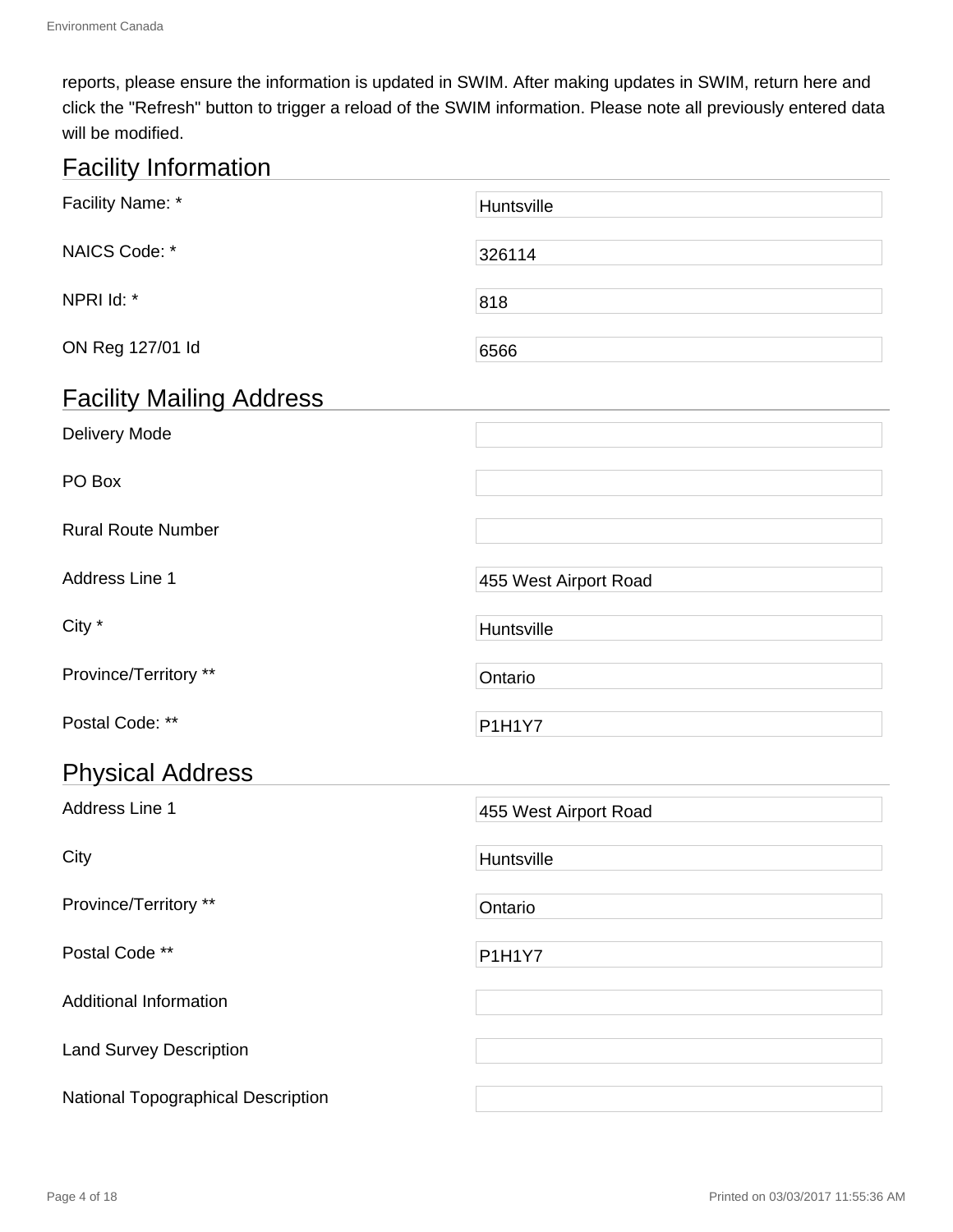# Geographical Address

| Latitude **     | 45.31730 |
|-----------------|----------|
| Longitude **    | 79.24500 |
| UTM Zone **     | 17       |
| UTM Easting **  | 639734   |
| UTM Northing ** | 5021524  |

# Contact Validation

The information in this section was copied from the Single Window Information Manager (SWIM) at the time the plan summary was created. Please verify the information and update it where required. Please note that any changes made here will only be reflected in this plan summary. To ensure updates reflected in future reports, please ensure the information is updated in SWIM. After making updates in SWIM, return here and click the "Refresh" button to trigger a reload of the SWIM information. Please note all previously entered data will be modified.

# **Contacts**

| <b>Public Contact</b>     |                                            |
|---------------------------|--------------------------------------------|
| First Name: *             | Nadeem                                     |
| Last Name: *              | Ahmed                                      |
| Position: *               | <b>HSE Manager and Operations Engineer</b> |
| Telephone: *              | 7057891787                                 |
| Ext                       | 229                                        |
| Fax                       | 7057899153                                 |
| Email: *                  | nahmed@canusacps.shawcor.com               |
| <b>Mailing Address</b>    |                                            |
| Delivery Mode             |                                            |
| PO Box                    |                                            |
| <b>Rural Route Number</b> |                                            |

#### Address Line 1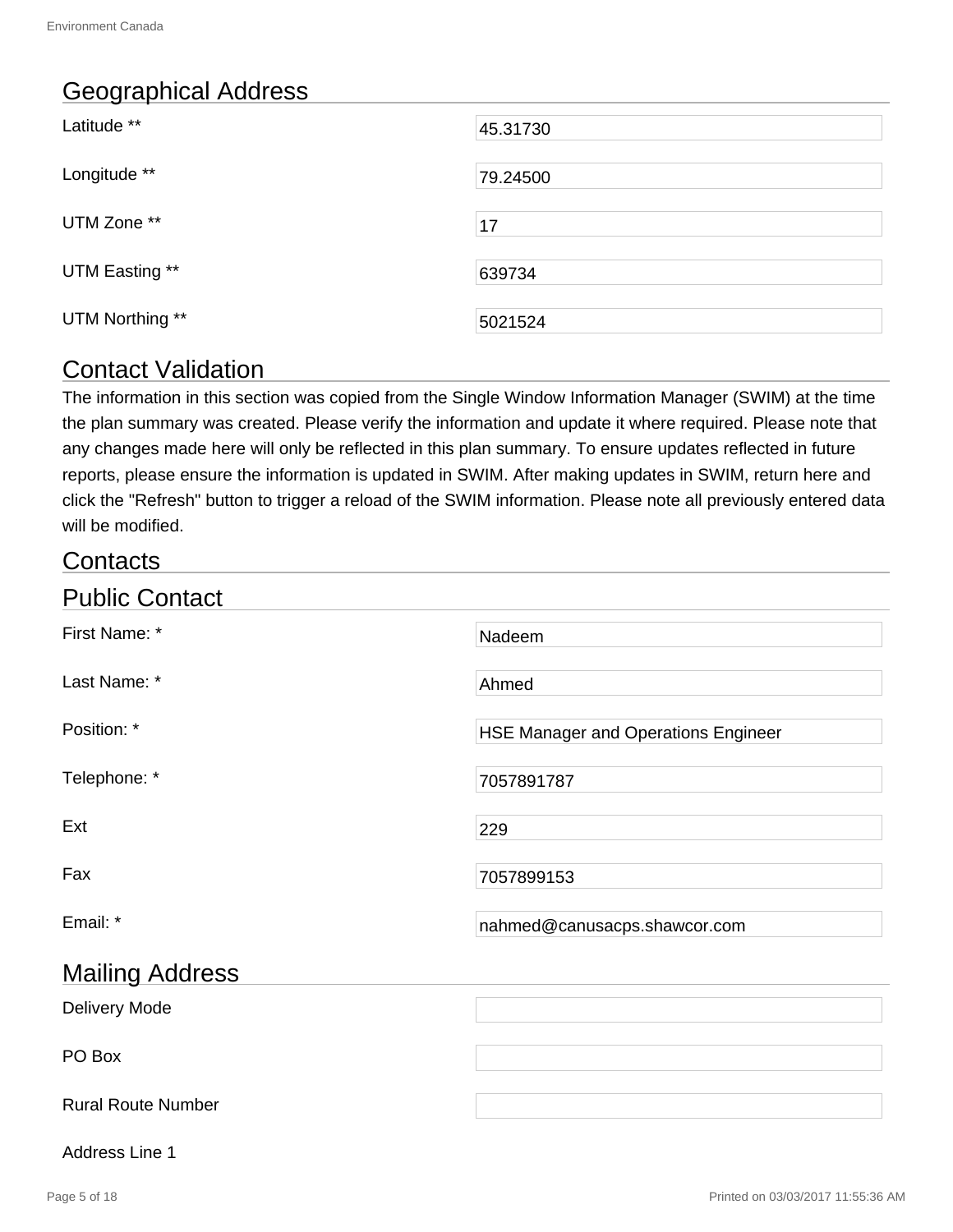|                                 | 455 West Airport Road                    |  |  |
|---------------------------------|------------------------------------------|--|--|
| City *                          | Huntsville                               |  |  |
| Province/Territory **           | Ontario                                  |  |  |
| Postal Code: **                 | P1H 1Y7                                  |  |  |
| <b>Highest Ranking Employee</b> |                                          |  |  |
| First Name: *                   | Kevin                                    |  |  |
| Last Name: *                    | Rayner                                   |  |  |
| Position: *                     | <b>Operations Manager</b>                |  |  |
| Telephone: *                    | 7057891787                               |  |  |
| Ext                             | 222                                      |  |  |
| Fax                             |                                          |  |  |
| Email: *                        | kevin.rayner@shawcor.com                 |  |  |
| <b>Mailing Address</b>          |                                          |  |  |
| Delivery Mode                   | <b>General Delivery</b>                  |  |  |
| PO Box                          |                                          |  |  |
| <b>Rural Route Number</b>       |                                          |  |  |
| Address Line 1                  | 455 West Airport Road                    |  |  |
| City *                          | Huntsville                               |  |  |
| Province/Territory **           | Ontario                                  |  |  |
| Postal Code: **                 | <b>P1H 1Y7</b>                           |  |  |
|                                 | $\overline{\mathcal{L}}$<br>ممال مملدينا |  |  |

# Person responsible for the Toxic Substance Reduction Plan preparation

| First Name: * | Michael  |
|---------------|----------|
| Last Name: *  | Laplante |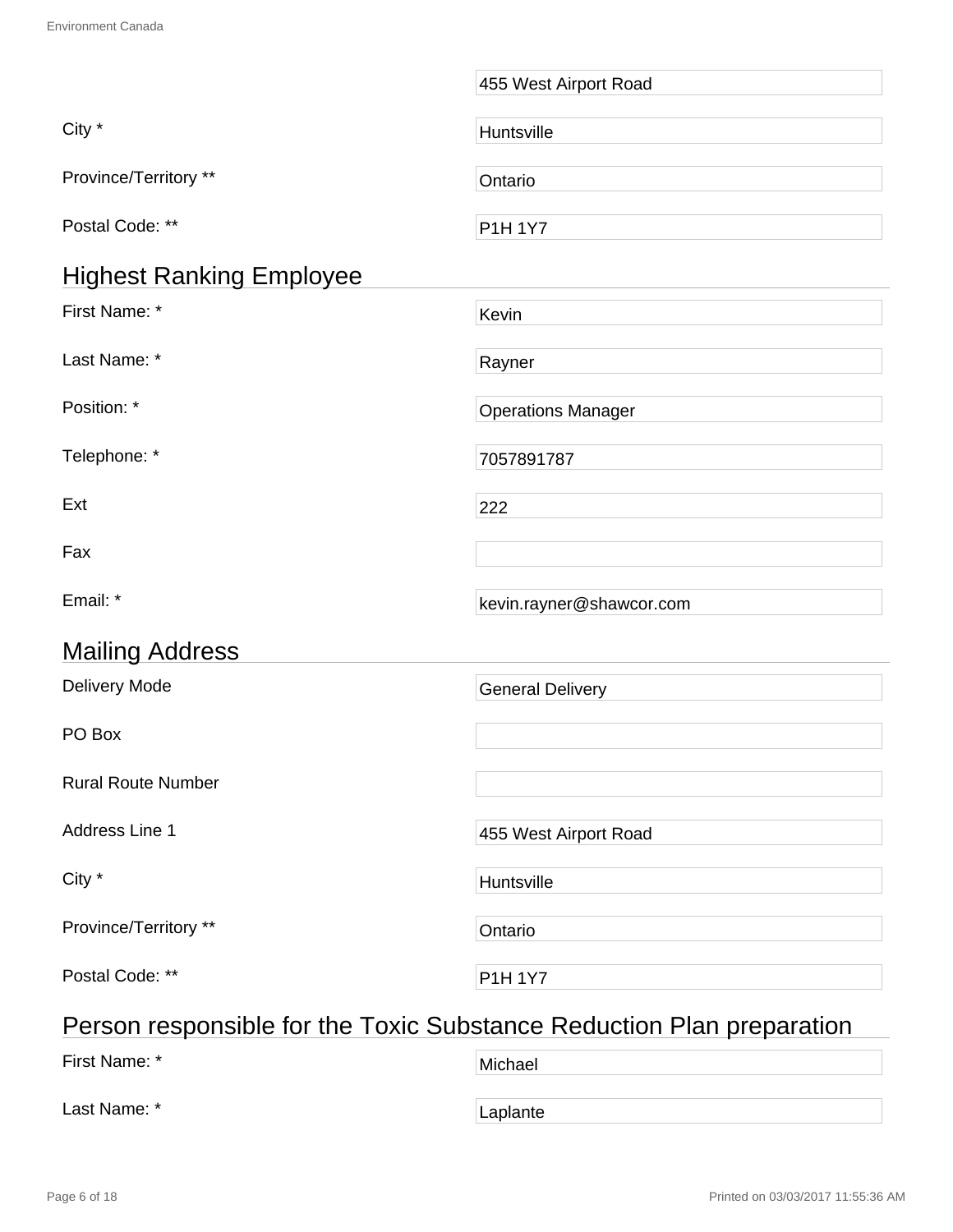| Position: *               | Senior Project Engineer    |
|---------------------------|----------------------------|
| Telephone: *              | 4164675555                 |
| Ext                       | 231                        |
| Fax                       | 4164679824                 |
| Email: *                  | mlaplante@altech-group.com |
| <b>Mailing Address</b>    |                            |
| <b>Delivery Mode</b>      | <b>General Delivery</b>    |
| PO Box                    |                            |
| <b>Rural Route Number</b> |                            |
| Address Line 1            | 12 Banigan Road            |
| City *                    | Toronto                    |
| Province/Territory **     | Ontario                    |
| Postal Code: **           | M4H 1E9                    |
| <b>Employees</b>          |                            |
| <b>Employees</b>          |                            |

Number of Full-time Employees: \*

186

# Copy of Certifications of Plan

Copy of Certifications of Plan

# Upload Document

A copy of the certification statement(s) from the Highest Ranking Employee and the Licensed Planner(s), for the Toxic Substance Reduction Plan for which the Plan Summary is being submitted are required. Please upload a single document containing all certifications.

Do not upload any certification statements that are dated after December 31. If this applies, click "?" (Help) for more information.

#### **Comments**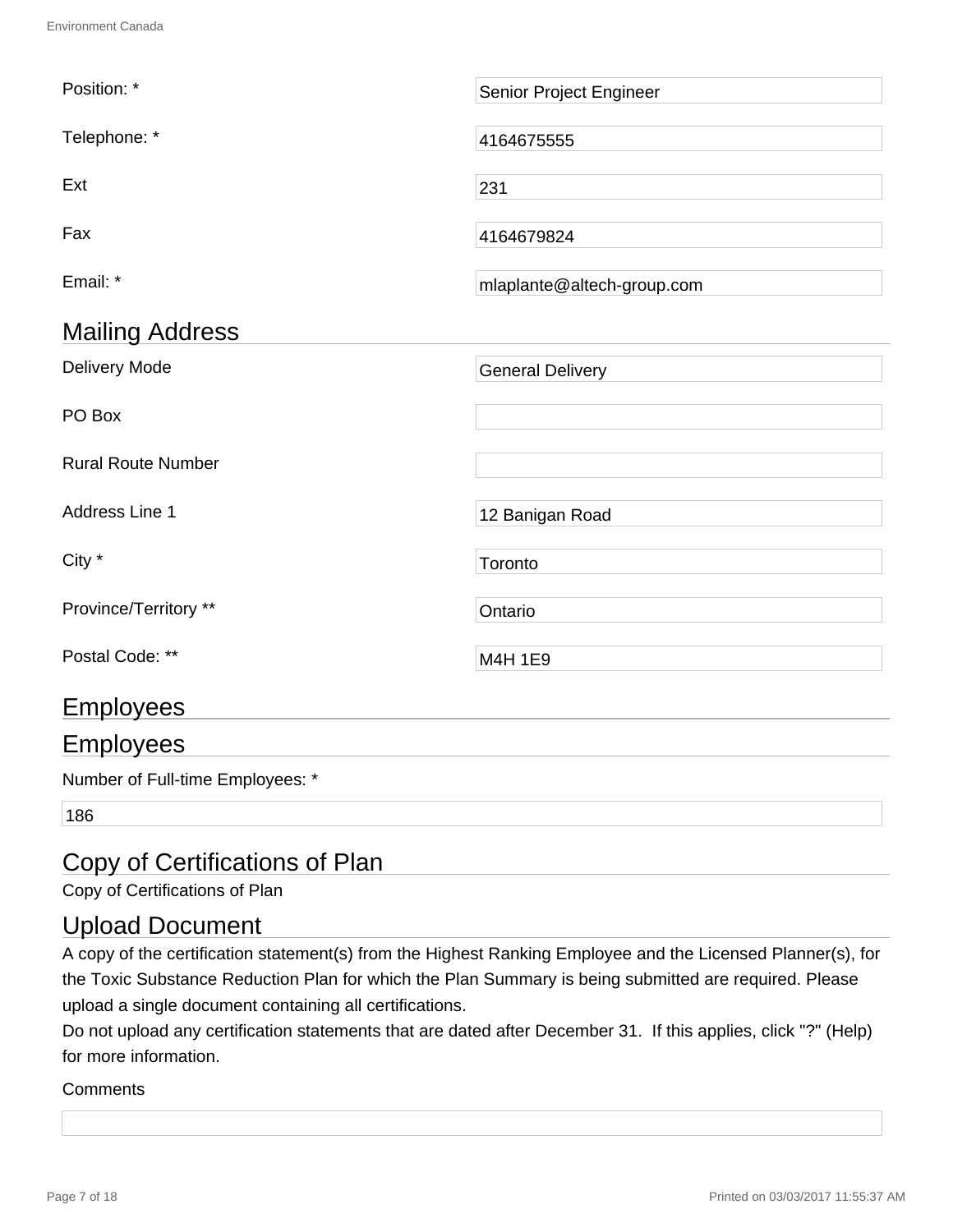#### Website address where the Plan Summary is posted for the public

| <b>Date</b>           |
|-----------------------|
| 31/05/2016 4:38:58 PM |
|                       |

# Plan Summary Submission

# Electronic Submission

#### Company Name

Canusa-CPS

#### Facility Name

**Huntsville** 

Report Submitted By (authorized delegate)

#### Michael Laplante

I, the authorized delegate, acknowledge that by pressing the "Continue" button, I am electronically 冈 submitting the facility TRA Plan Summary for the identified facility.

# Substances

# NA - 03, Cadmium (and its compounds)

NA - 03, Cadmium (and its compounds)

# Substances Section Data

# Statement of Intent

Are the following included in the Facility's TRA Plan?

# Use

Is there a statement that the owner or operator of the facility intends to reduce the use of the toxic substance at the facility?: \*

Yes

If 'yes', exact statement of the intent that is included in the facility's TRA Plan to reduce the use of the toxic substance at the facility: \*\*

Canusa-CPS is committed to playing a leadership role in protecting the environment. Whenever feasible, we will eliminate, or reduce the use and releases of toxic substances used and/ or generated by our facility (Cadmium) in compliance with all Federal and Provincial Regulations.

If 'no', reason in the facility's TRA Plan for no intent to reduce the use of the toxic substance at the facility: \*\*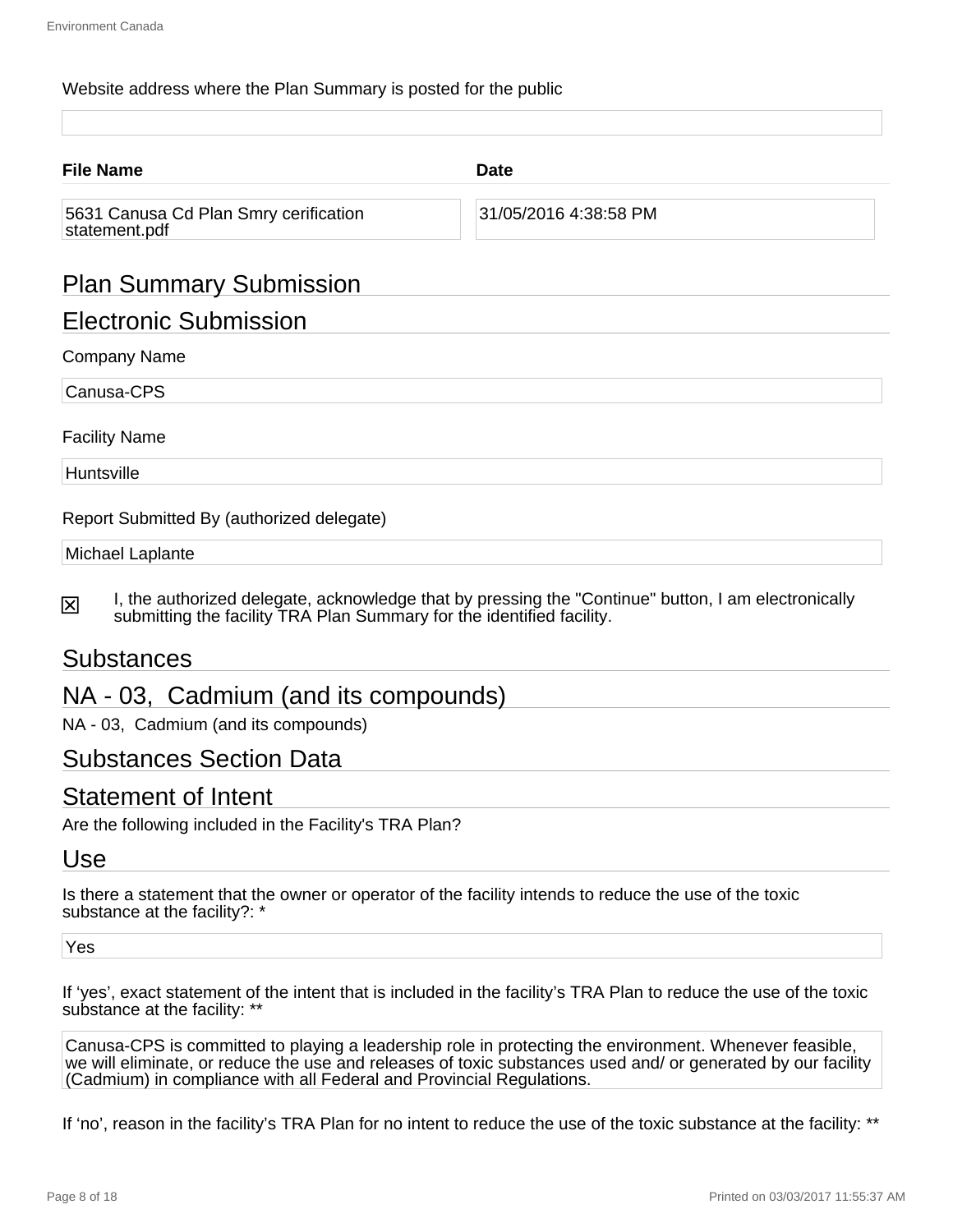# **Creation**

Is there a statement that the owner or operator of the facility intends to reduce the creation of the toxic substance at the facility?: \*

No

If 'yes', exact statement of the intent that is included in the facility's TRA Plan to reduce the creation of the toxic substance at the facility: \*\*

If 'no', reason in the facility's TRA Plan for no intent to reduce the creation of the toxic substance at the facility: \*\*

The substance is not created at the facility

# Objectives, Targets and Description

# **Objectives**

Objectives in plan: \*

| Our goal is to reduce the amount of cadmium used at our facility by 5 % within five years of preparing this |  |
|-------------------------------------------------------------------------------------------------------------|--|
| plan                                                                                                        |  |

# Use Targets

# What is the targeted reduction in use of the toxic substance at the

# facility? \*

| No quantity<br>target    |    | Quantity | <b>Unit</b> |
|--------------------------|----|----------|-------------|
| $\overline{\phantom{0}}$ | or | 20       | kg          |

# What is the targeted timeframe for this reduction? \*

| No timeline target     |    | years          |  |  |
|------------------------|----|----------------|--|--|
| $\Box$                 | or | $\overline{5}$ |  |  |
| Description of targets |    |                |  |  |
|                        |    |                |  |  |

# Creation Targets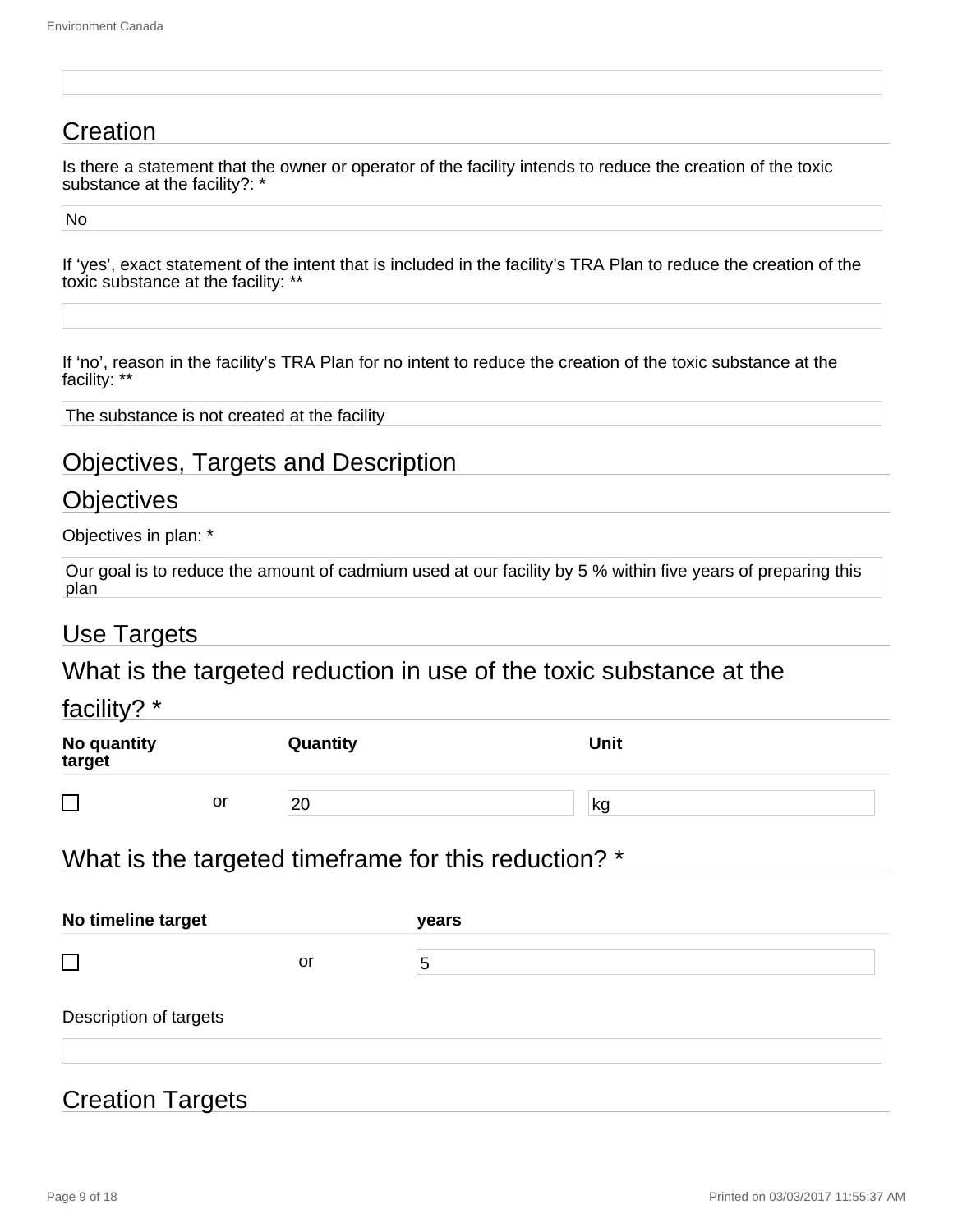# What is the targeted reduction in creation of the toxic substance at the

| facility? *                                                      |          |                                                      |  |
|------------------------------------------------------------------|----------|------------------------------------------------------|--|
| No quantity<br>target                                            | Quantity | <b>Unit</b>                                          |  |
| $\mathbf{\overline{X}}$<br>or                                    |          |                                                      |  |
|                                                                  |          | What is the targeted timeframe for this reduction? * |  |
| No timeline target                                               |          | years                                                |  |
| $\mathbf{\overline{x}}$                                          | or       |                                                      |  |
| <b>Description of Target</b>                                     |          |                                                      |  |
| <b>Reasons for Use</b>                                           |          |                                                      |  |
| Why is the toxic substance used at the facility?: *              |          |                                                      |  |
| As an article component                                          |          |                                                      |  |
| Summarize why the toxic substance is used at the facility: **    |          |                                                      |  |
| It is a component of the colour masterbatch used in the facility |          |                                                      |  |
| <b>Reasons for Creation</b>                                      |          |                                                      |  |
| Why is the toxic substance created at the facility?: *           |          |                                                      |  |
| This substance is not created at the facility                    |          |                                                      |  |
| Summarize why the toxic substance is created at the facility: ** |          |                                                      |  |
|                                                                  |          |                                                      |  |

# Toxic Reduction Options for Implementation

# Description of the toxic reduction option(s) to be implemented

Is there a statement that no option will be implemented?: \*

#### No, we are implementing

If you answered "No" to this question, please add the option(s) under the appropriate Toxic Substance Reduction Categories (e.g. Materials or feedstock substitution, Product design or reformulation, etc.). If you answered "Yes" please provide an explanation below why your facility is not implementing an option. Explanation of the reasons why no option will be implemented: \*\*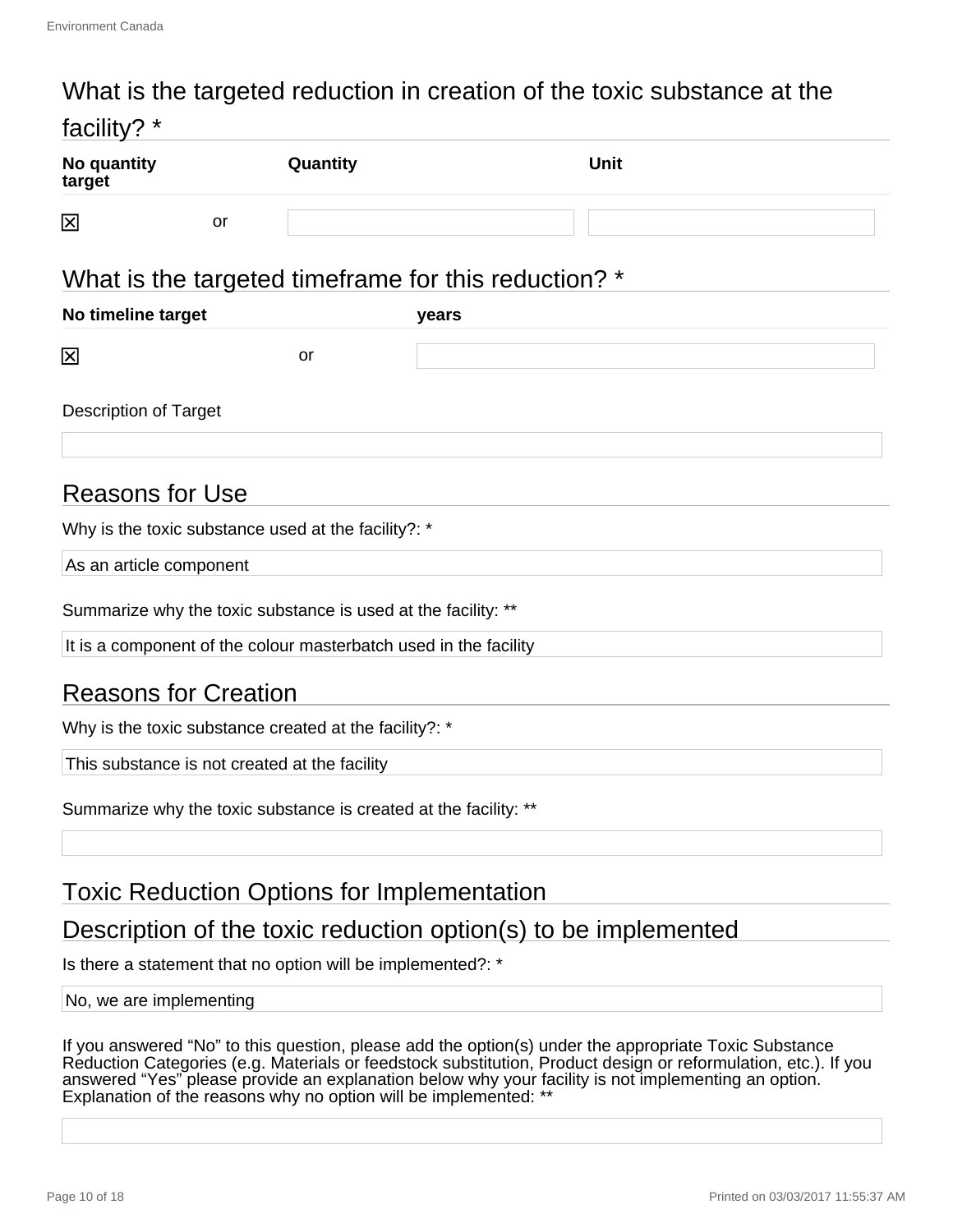# Materials or feedstock substitution

# Substituted materials

# Which activities will be undertaken to implement these reduction options?

Which activities will be undertaken to implement these reduction options?: \*

| Substituted materials                                                                                                   |  |
|-------------------------------------------------------------------------------------------------------------------------|--|
| Describe the option: *                                                                                                  |  |
| Research and choose best organic or inorganic substance that matches customer requirements in our<br>colour masterbatch |  |

# **Estimates**

| N/A                     | kg                                                                                                                                                                             | %                                                                                                         |
|-------------------------|--------------------------------------------------------------------------------------------------------------------------------------------------------------------------------|-----------------------------------------------------------------------------------------------------------|
|                         | Estimate of the amount by which the <strong>use</strong> of the toxic substance at the facility will be<br>reduced as a result of implementing the option:                     |                                                                                                           |
| $\Box$                  | 20                                                                                                                                                                             | 5                                                                                                         |
|                         | Estimate of the amount by which the <strong>creation</strong> of the toxic substance at the facility will be<br>reduced as a result of implementing the option:                |                                                                                                           |
| $\boxtimes$             |                                                                                                                                                                                |                                                                                                           |
|                         | facility will be reduced as a result of implementing the option:                                                                                                               | Estimate of the amount by which the toxic substance <strong>contained in the product</strong> leaving the |
| $\Box$                  | 20                                                                                                                                                                             | 5                                                                                                         |
|                         | Estimate of the amount by which the total <strong>releases to air</strong> of the toxic substance at the<br>facility will be reduced as a result of implementing the option:   |                                                                                                           |
| $\boxtimes$             |                                                                                                                                                                                |                                                                                                           |
|                         | Estimate of the amount by which the total <strong>releases to water</strong> of the toxic substance at the<br>facility will be reduced as a result of implementing the option: |                                                                                                           |
| ⊠                       |                                                                                                                                                                                |                                                                                                           |
|                         | Estimate of the amount by which the total <strong>releases to land</strong> of the toxic substance at the<br>facility will be reduced as a result of implementing the option:  |                                                                                                           |
| $\mathsf{\overline{X}}$ |                                                                                                                                                                                |                                                                                                           |

Estimate of the amount by which the <strong>disposals on-site</strong> (including tailing and waste rock) of the toxic substance at the facility will be reduced as a result on implementing this option: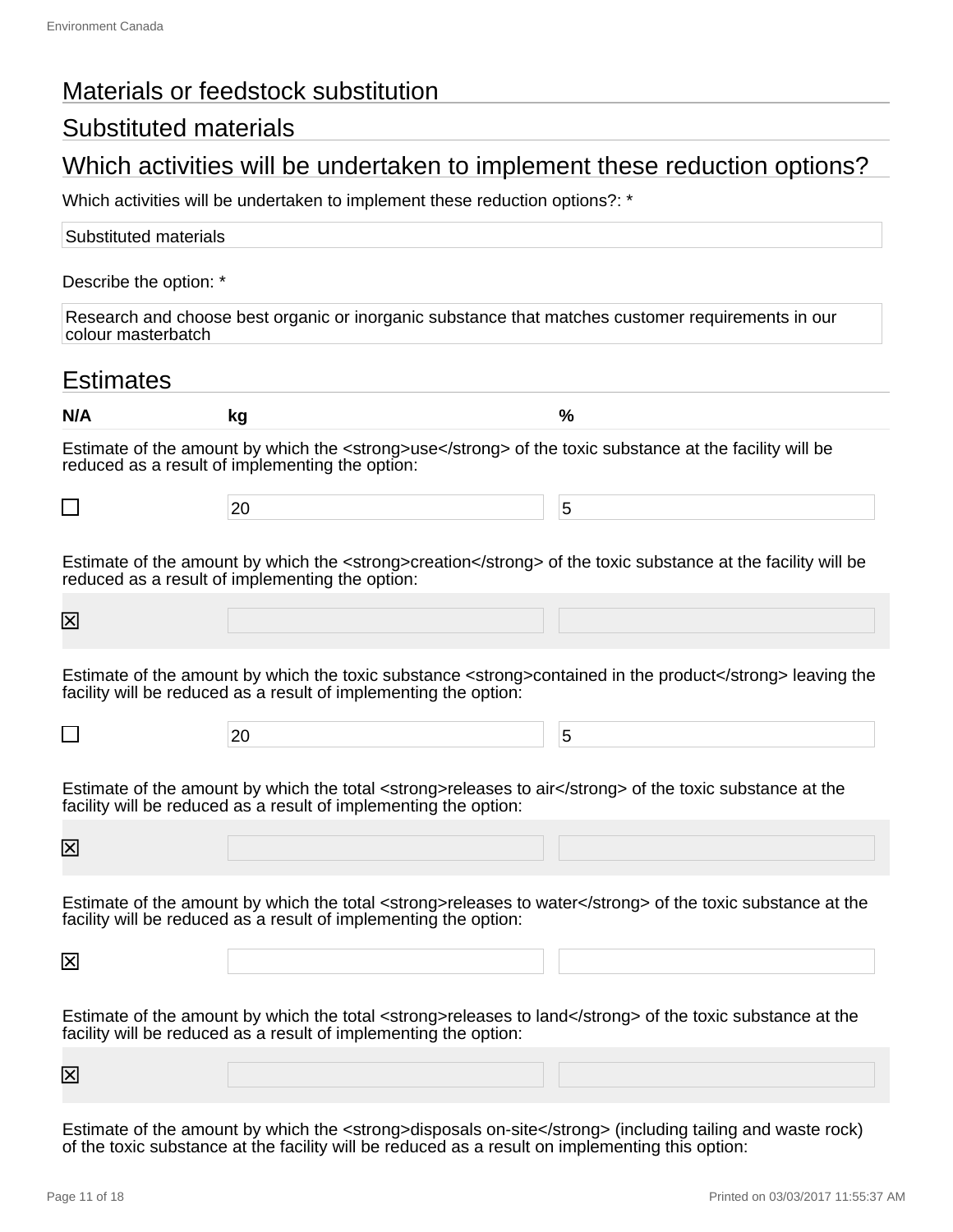| 区                         |                                                                     |       |                                                                                                                |
|---------------------------|---------------------------------------------------------------------|-------|----------------------------------------------------------------------------------------------------------------|
|                           | will be reduced as a result on implementing this option:            |       | Estimate of the amount by which the <strong>disposals off-site</strong> of the toxic substance at the facility |
| $\mathbf{\overline{X}}$   |                                                                     |       |                                                                                                                |
|                           | facility will be reduced as a result on implementing this option:   |       | Estimate of the amount by which total <strong>recycling off-site</strong> of the toxic substance at the        |
| 区                         |                                                                     |       |                                                                                                                |
| <b>Timelines</b>          |                                                                     |       |                                                                                                                |
| N/A                       |                                                                     | years |                                                                                                                |
| substance:                |                                                                     |       | Anticipated timelines for achieving the estimated reduction of the <strong>use</strong> of the toxic           |
| $\Box$                    |                                                                     | 5     |                                                                                                                |
| substance:                |                                                                     |       | Anticipated timelines for achieving the estimated reduction of the <strong>creation</strong> of the toxic      |
| 区                         |                                                                     |       |                                                                                                                |
| Empty                     | Product design or reformulation                                     |       |                                                                                                                |
|                           |                                                                     |       |                                                                                                                |
| Empty                     | Equipment or process modifications                                  |       |                                                                                                                |
| Spill or leak prevention  |                                                                     |       |                                                                                                                |
| Empty                     |                                                                     |       |                                                                                                                |
|                           | On-site reuse, recycling or recovery                                |       |                                                                                                                |
| Empty                     |                                                                     |       |                                                                                                                |
|                           | Improved inventory management or purchasing techniques              |       |                                                                                                                |
| Empty                     |                                                                     |       |                                                                                                                |
| Empty                     | Good operator practice or training                                  |       |                                                                                                                |
|                           | Rationale for why the listed options were chosen for implementation |       |                                                                                                                |
| Most technically feasible |                                                                     |       |                                                                                                                |

General description of any actions undertaken by the owner and operator of the facility to reduce the use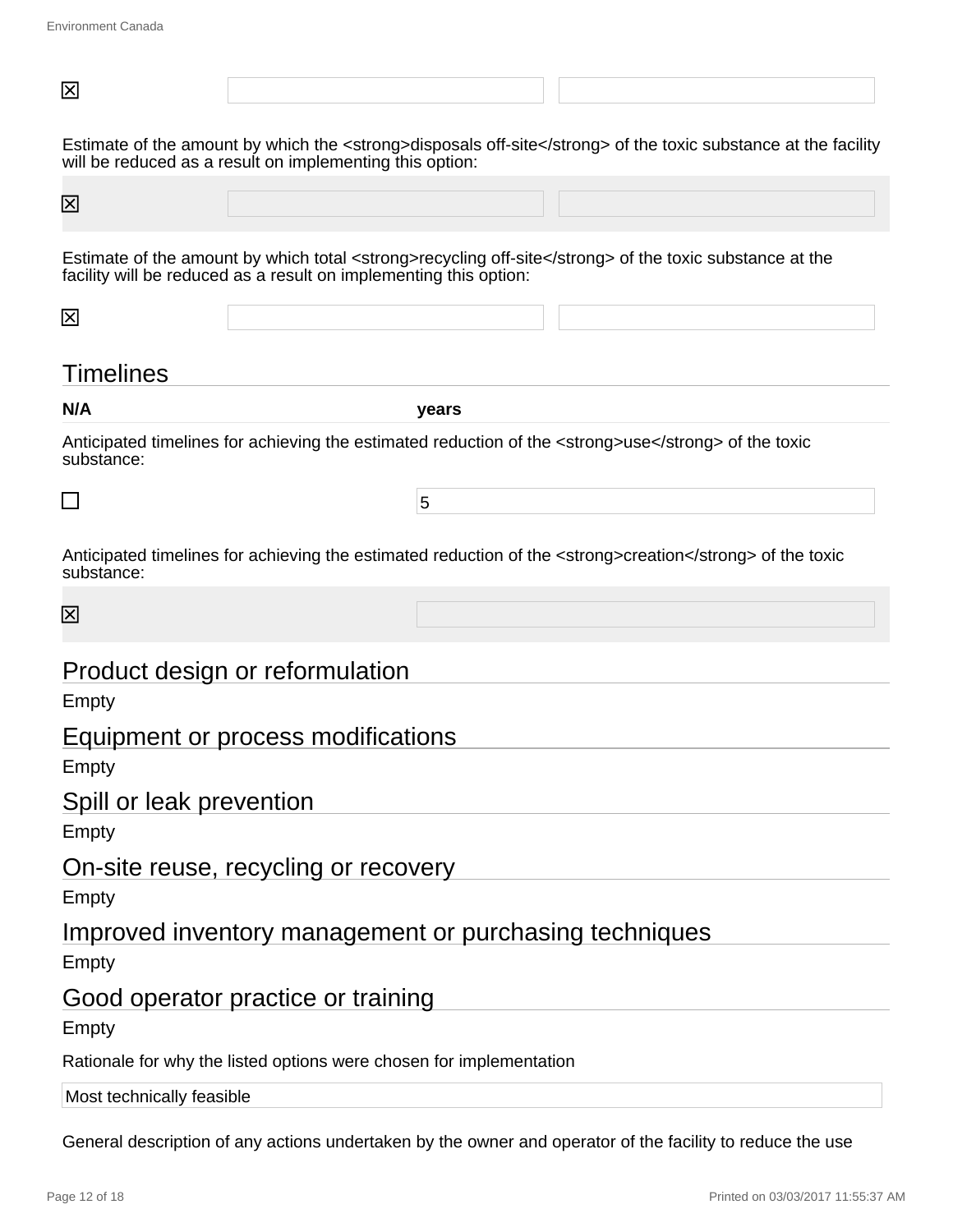#### and creation of the toxic substance at the facility that are outside of the plan

License Number of the toxic substance reduction planner who made recommendations in the toxic substance reduction plan for this substance (format TSRPXXXX): \*

#### TSRP0035

License Number of the toxic substance reduction planner who has certified the toxic substance reduction plan for this substance (format TSRPXXXX): \*

#### TSRP0035

What version of the plan is this summary based on?: \*

New Plan

# NA - 19, Hexavalent chromium (and its compounds)

NA - 19, Hexavalent chromium (and its compounds)

# Substances Section Data

### Statement of Intent

Are the following included in the Facility's TRA Plan?

#### Use

Is there a statement that the owner or operator of the facility intends to reduce the use of the toxic substance at the facility?: \*

Yes

If 'yes', exact statement of the intent that is included in the facility's TRA Plan to reduce the use of the toxic substance at the facility: \*\*

Canusa-CPS is committed to playing a leadership role in protecting the environment. Whenever feasible, we will eliminate, or reduce the use and releases of toxic substances used and/ or generated by our facility (Hexavalent Chromium) in compliance with all Federal and Provincial Regulations.

If 'no', reason in the facility's TRA Plan for no intent to reduce the use of the toxic substance at the facility: \*\*

# **Creation**

Is there a statement that the owner or operator of the facility intends to reduce the creation of the toxic substance at the facility?: \*

No

If 'yes', exact statement of the intent that is included in the facility's TRA Plan to reduce the creation of the toxic substance at the facility: \*\*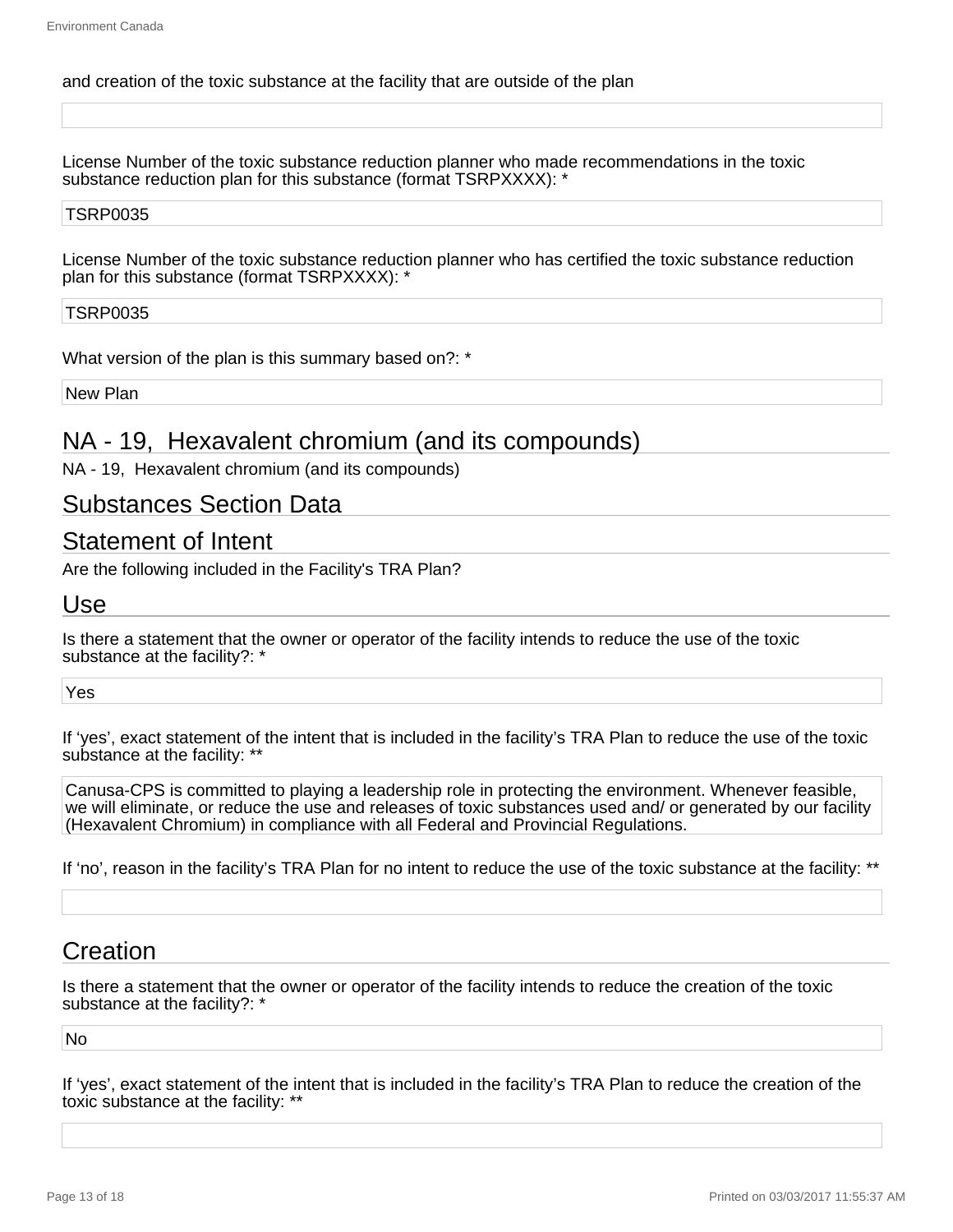If 'no', reason in the facility's TRA Plan for no intent to reduce the creation of the toxic substance at the facility: \*\*

This substance is not created in the facility

# Objectives, Targets and Description

# **Objectives**

Objectives in plan: \*

The objective is to reduce the use of haxavalent chromium over the next five years by five percent.

# Use Targets

# What is the targeted reduction in use of the toxic substance at the

# facility? \*

| No quantity<br>target |    | Quantity | <b>Unit</b> |
|-----------------------|----|----------|-------------|
| $\Box$                | or | 18       | kg          |

# What is the targeted timeframe for this reduction? \*

| No timeline target     |    | years |
|------------------------|----|-------|
|                        | or | 5     |
| Description of targets |    |       |

# Creation Targets

# What is the targeted reduction in creation of the toxic substance at the

| <sup>-</sup> acılıt |  |
|---------------------|--|
|                     |  |

| No quantity<br>target |    | Quantity | Unit |
|-----------------------|----|----------|------|
| $\boxtimes$           | or |          |      |

# What is the targeted timeframe for this reduction? \*

| No timeline target |    | <b>vears</b> |  |
|--------------------|----|--------------|--|
| 区                  | or |              |  |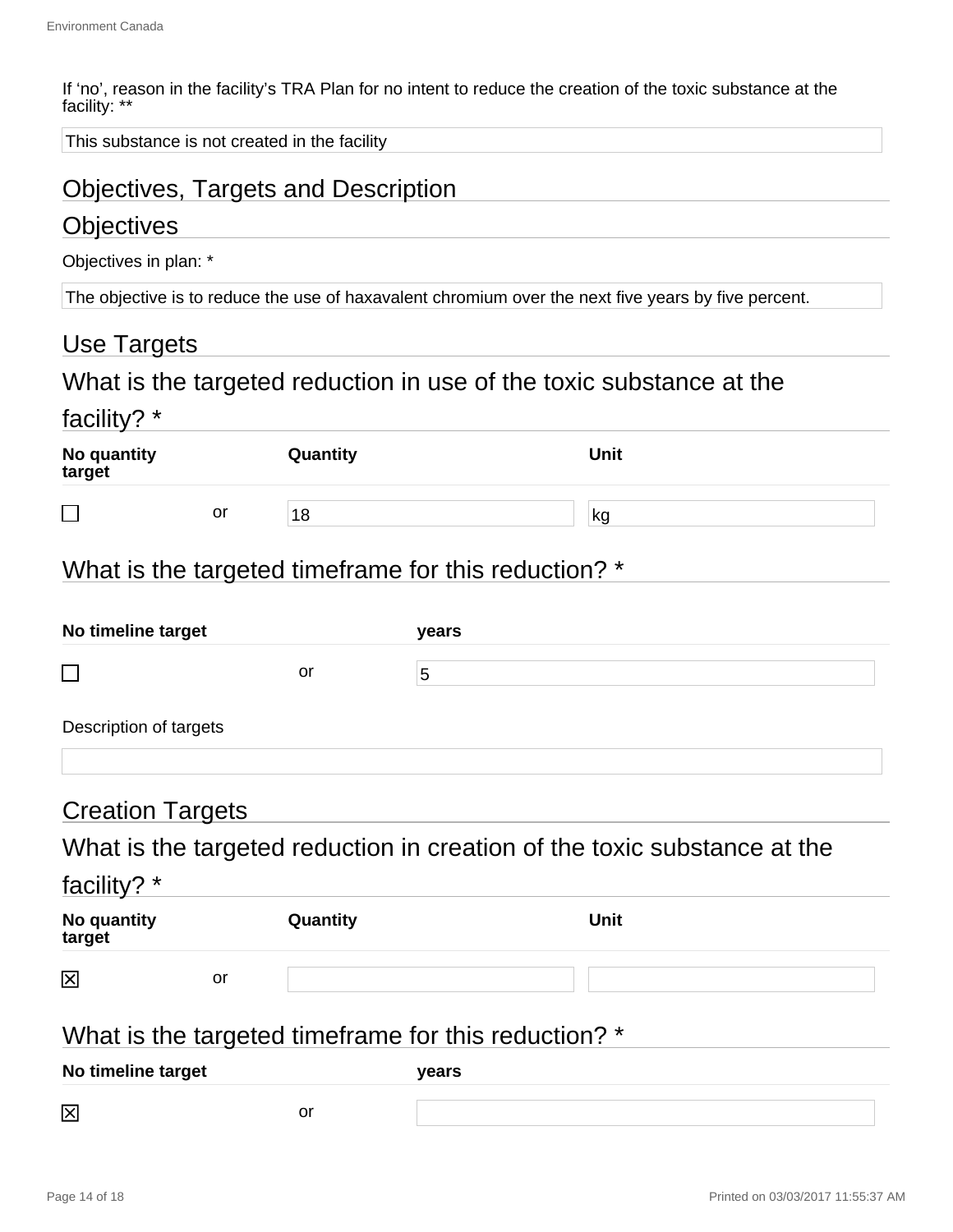#### Description of Target

# Reasons for Use

Why is the toxic substance used at the facility?: \*

As an article component

Summarize why the toxic substance is used at the facility: \*\*

It is a component of the colour masterbatch used in the facility.

# Reasons for Creation

Why is the toxic substance created at the facility?: \*

This substance is not created at the facility

Summarize why the toxic substance is created at the facility: \*\*

It is not created in the facility.

# Toxic Reduction Options for Implementation

# Description of the toxic reduction option(s) to be implemented

Is there a statement that no option will be implemented?: \*

No, we are implementing

If you answered "No" to this question, please add the option(s) under the appropriate Toxic Substance Reduction Categories (e.g. Materials or feedstock substitution, Product design or reformulation, etc.). If you answered "Yes" please provide an explanation below why your facility is not implementing an option. Explanation of the reasons why no option will be implemented: \*

# Materials or feedstock substitution

#### Substituted materials

# Which activities will be undertaken to implement these reduction options?

Which activities will be undertaken to implement these reduction options?: \*

#### Substituted materials

Describe the option: \*

Trivalent chromium or other component will be substituted for hexavalent chromium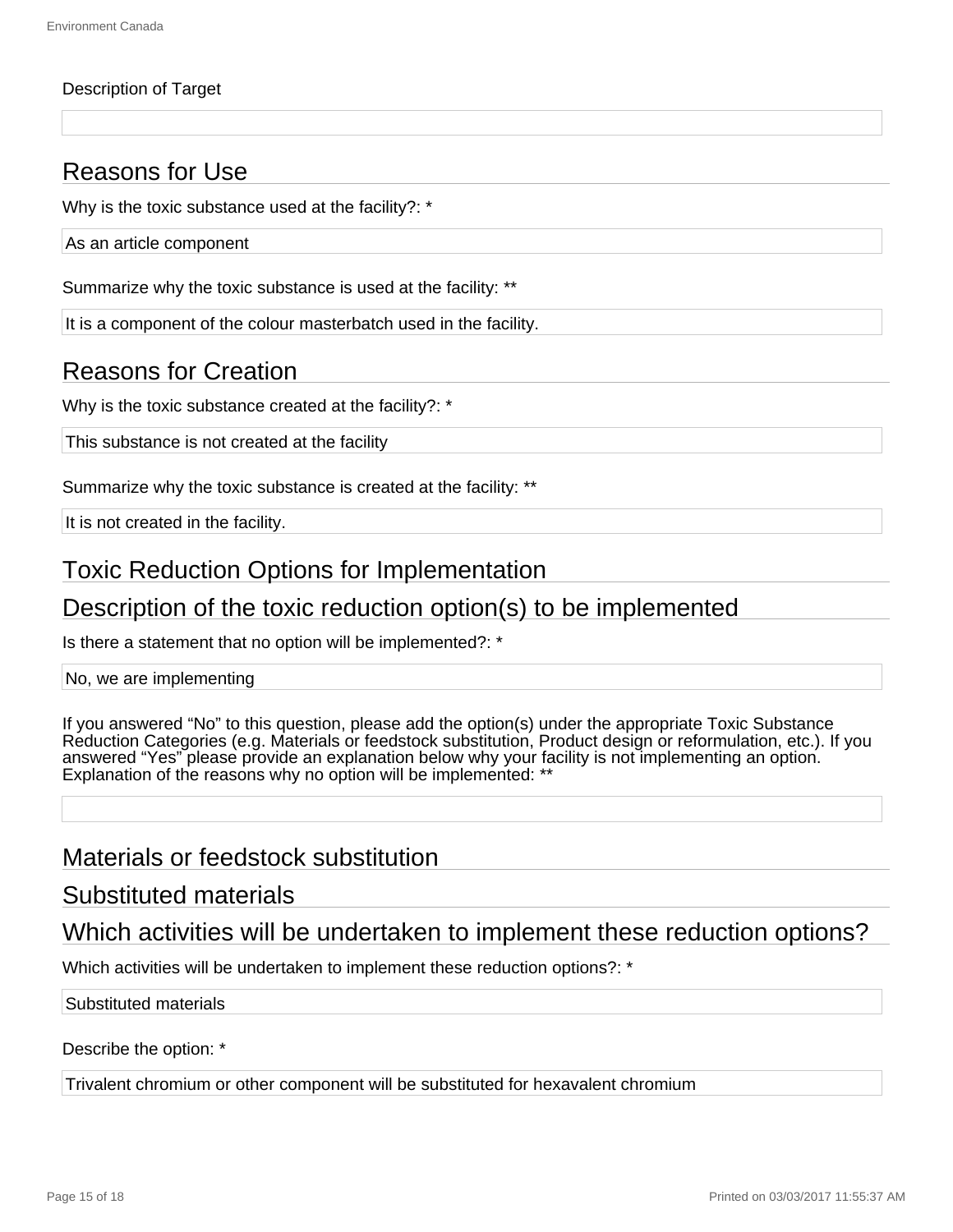| <b>Estimates</b>        |                                                                                                                                                                                                              |                                                                                                                |
|-------------------------|--------------------------------------------------------------------------------------------------------------------------------------------------------------------------------------------------------------|----------------------------------------------------------------------------------------------------------------|
| N/A                     | kg                                                                                                                                                                                                           | %                                                                                                              |
|                         | Estimate of the amount by which the <strong>use</strong> of the toxic substance at the facility will be<br>reduced as a result of implementing the option:                                                   |                                                                                                                |
|                         | 18                                                                                                                                                                                                           | 5                                                                                                              |
|                         | Estimate of the amount by which the <strong>creation</strong> of the toxic substance at the facility will be<br>reduced as a result of implementing the option:                                              |                                                                                                                |
| $\mathsf{\overline{X}}$ |                                                                                                                                                                                                              |                                                                                                                |
|                         | facility will be reduced as a result of implementing the option:                                                                                                                                             | Estimate of the amount by which the toxic substance <strong>contained in the product</strong> leaving the      |
| ⊔                       | 18                                                                                                                                                                                                           | 5                                                                                                              |
|                         | Estimate of the amount by which the total <strong>releases to air</strong> of the toxic substance at the<br>facility will be reduced as a result of implementing the option:                                 |                                                                                                                |
| $\boxtimes$             |                                                                                                                                                                                                              |                                                                                                                |
|                         | facility will be reduced as a result of implementing the option:                                                                                                                                             | Estimate of the amount by which the total <strong>releases to water</strong> of the toxic substance at the     |
| 区                       |                                                                                                                                                                                                              |                                                                                                                |
|                         | Estimate of the amount by which the total <strong>releases to land</strong> of the toxic substance at the<br>facility will be reduced as a result of implementing the option:                                |                                                                                                                |
| $\mathsf{X}$            |                                                                                                                                                                                                              |                                                                                                                |
|                         | Estimate of the amount by which the <strong>disposals on-site</strong> (including tailing and waste rock)<br>of the toxic substance at the facility will be reduced as a result on implementing this option: |                                                                                                                |
| 区                       |                                                                                                                                                                                                              |                                                                                                                |
|                         | will be reduced as a result on implementing this option:                                                                                                                                                     | Estimate of the amount by which the <strong>disposals off-site</strong> of the toxic substance at the facility |
| $\overline{\mathsf{x}}$ |                                                                                                                                                                                                              |                                                                                                                |
|                         | Estimate of the amount by which total <strong>recycling off-site</strong> of the toxic substance at the<br>facility will be reduced as a result on implementing this option:                                 |                                                                                                                |
| $\overline{\mathsf{x}}$ |                                                                                                                                                                                                              |                                                                                                                |

Page 16 of 18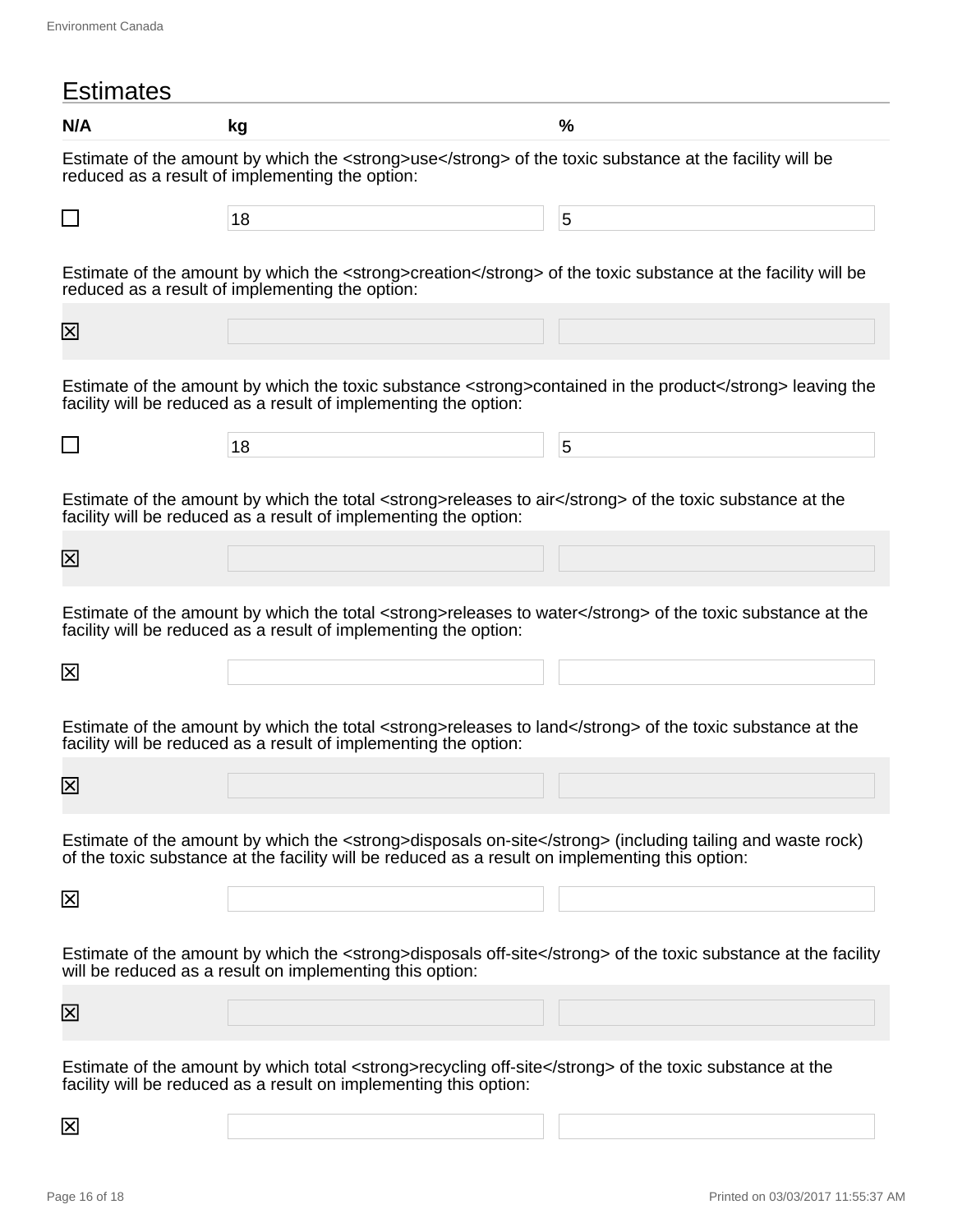# **Timelines**

**N/A years**

Anticipated timelines for achieving the estimated reduction of the <strong>use</strong> of the toxic substance:

5

Anticipated timelines for achieving the estimated reduction of the <strong>creation</strong> of the toxic substance:

冈

# Product design or reformulation

Empty

# Equipment or process modifications

Empty

# Spill or leak prevention

Empty

# On-site reuse, recycling or recovery

Empty

# Improved inventory management or purchasing techniques

Empty

# Good operator practice or training

Empty

Rationale for why the listed options were chosen for implementation

most technically feasible

General description of any actions undertaken by the owner and operator of the facility to reduce the use and creation of the toxic substance at the facility that are outside of the plan

License Number of the toxic substance reduction planner who made recommendations in the toxic substance reduction plan for this substance (format TSRPXXXX): \*

#### TSRP0035

License Number of the toxic substance reduction planner who has certified the toxic substance reduction plan for this substance (format TSRPXXXX): \*

#### TSRP0035

What version of the plan is this summary based on?: \*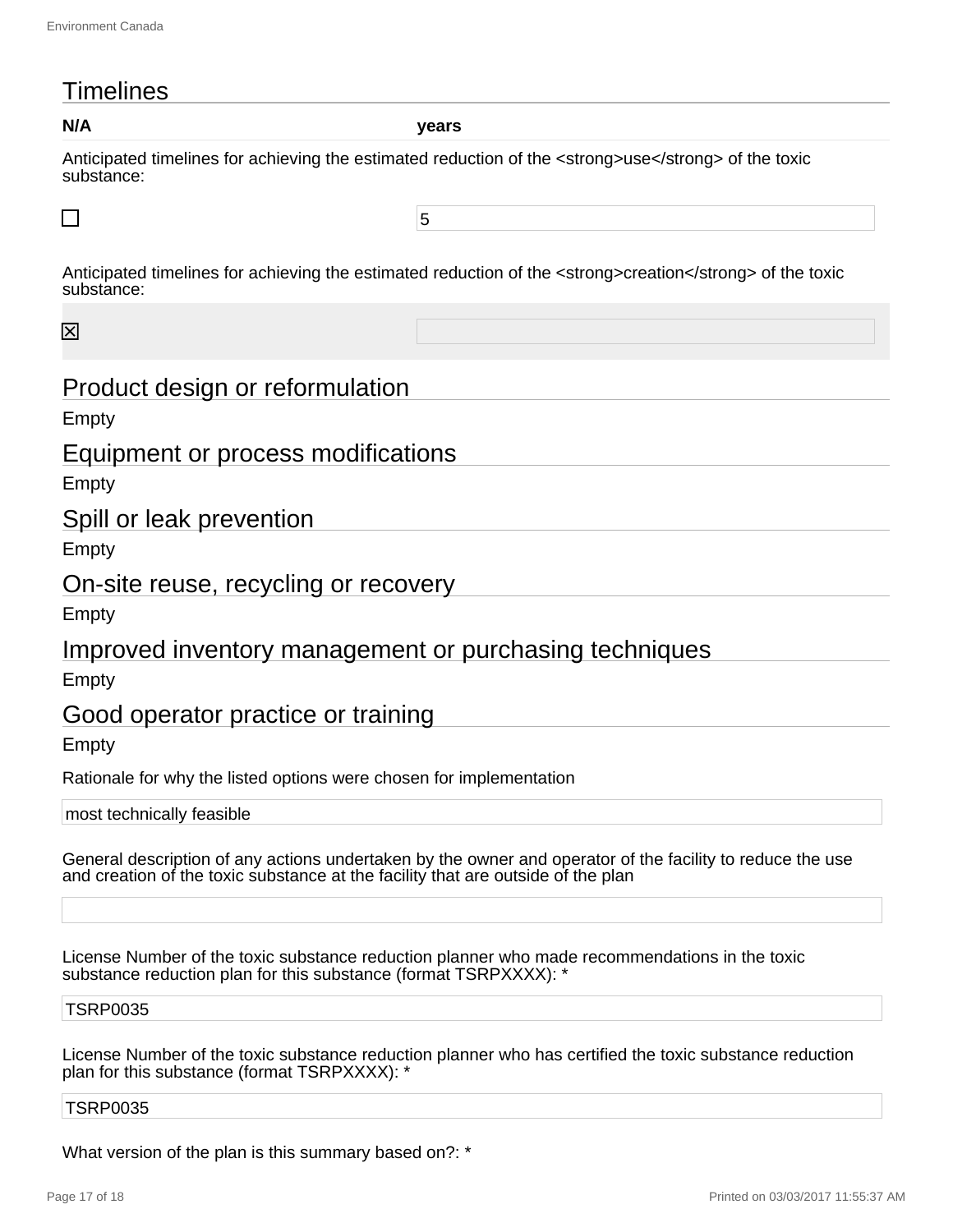#### New Plan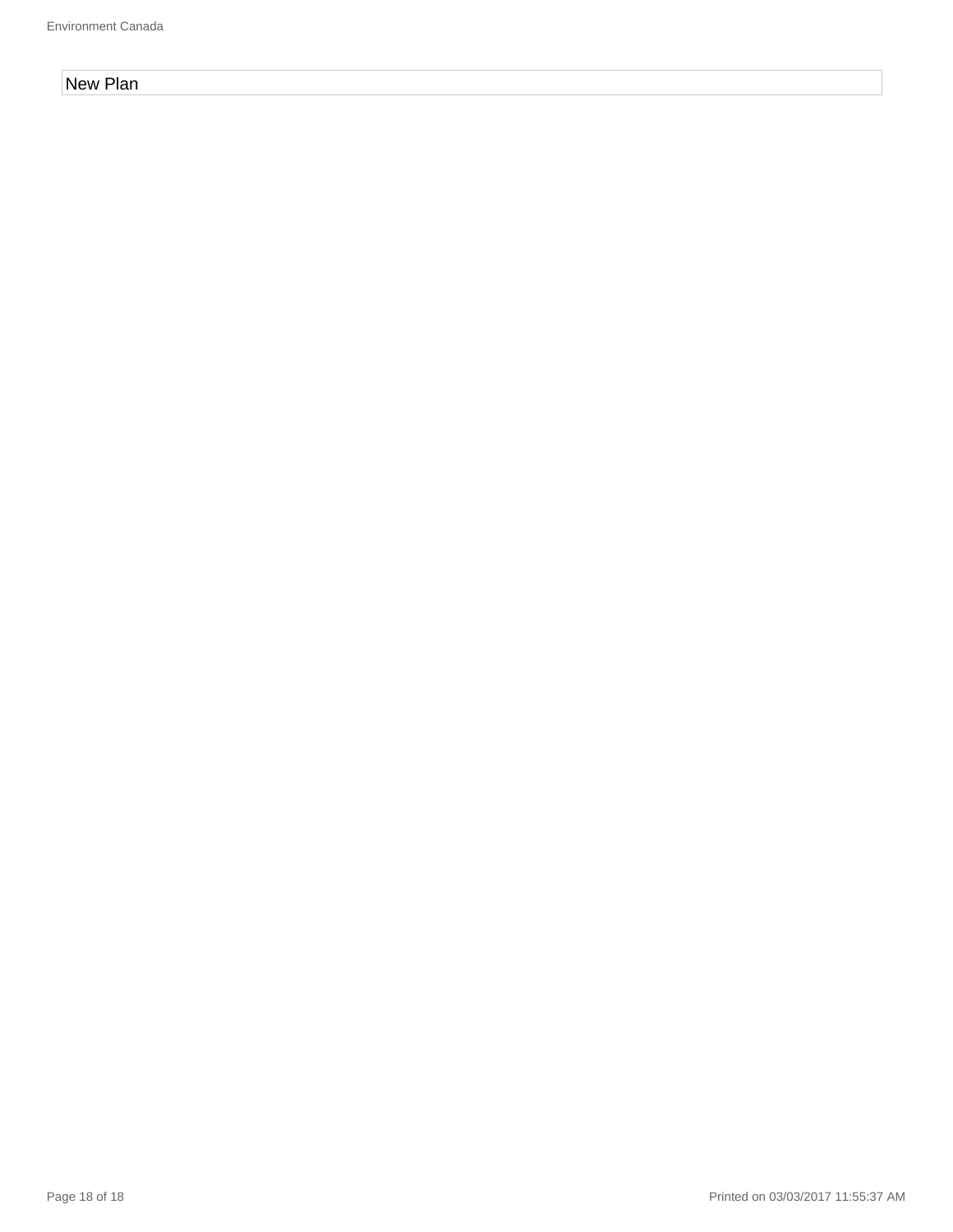#### **PLAN CERTIFICATION**

As of December 21, 2015, I certify that I have read the toxic substance reduction plan for Hexavalent Chromium and am familiar with its contents, and to my knowledge, the plan is factually accurate and complies with the Toxics Reduction Act, 2009 and Ontario Regulation 455/09 (General) made under that Act.

Recember 21, 7015

 $\overline{\overline{\mathrm{Date}}}$ 

Kevin Rayner, **Operations Manager,** Canusa-CPS (Highest Ranking Employee)

As of December 21, 2015, I certify that I am familiar with the processes at Canusa-CPS that use Hexavalent Chromium, that I agree with the estimates referred to in subparagraphs 7 iii, iv and v of subsection 4 (1) of the Toxics Reduction Act, 2009 that are set out in the plan dated December 21, 2015, and that the plan complies with the Act and Ontario Regulation 455/09 (General) made under that Act.

for hoplants

December 21, 2015

Date

J.M. (Michael) Laplante, P.Eng. Toxic Substance Reduction Planner (Licence No. TSRP0035) Altech Environmental Consulting Ltd.